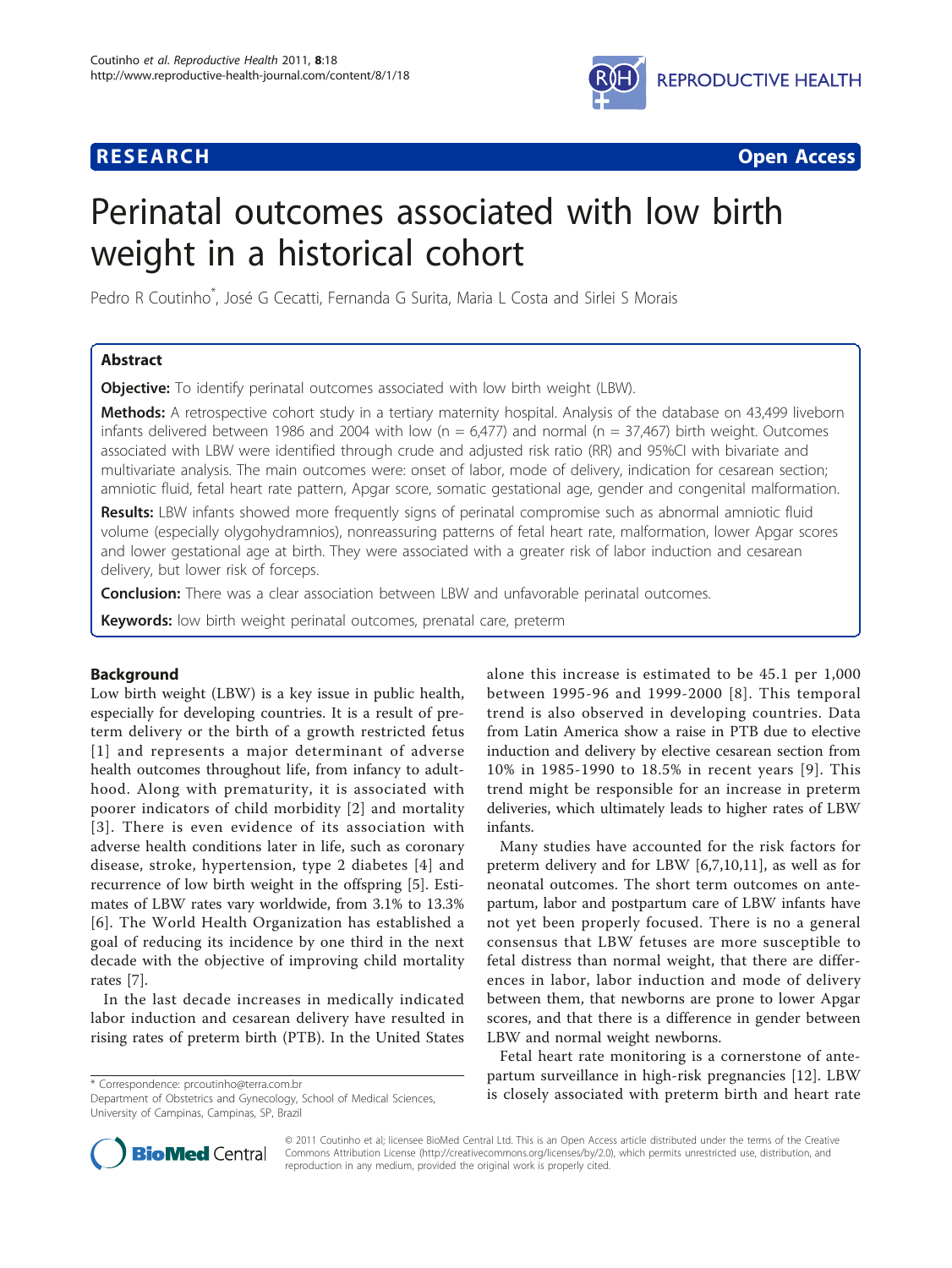records of premature fetuses show decreased variability and little fluctuation before 28 weeks [\[13\]](#page-5-0). Despite that, there is no general agreement that fetuses who turn out to be LBW infants show more often non-reassuring or ominous heart rate patterns than those with normal weight. In uterus passage of meconium is also a sign of fetal compromise [[2\]](#page-5-0) and is associated with adverse perinatal outcomes even for preterm/very LBW newborns (birth weight  $\leq 1,500$  grams) [[14\]](#page-5-0). Low Apgar scores at the first and the fifth minute are associated with increased risk of neurologic sequel in term infants [\[15](#page-5-0)]. LBW infants also present an increased risk of developing perinatal asphyxia [[16\]](#page-5-0). In fact, birth weight has been shown to be independently associated with birth asphyxia [[17\]](#page-5-0).

The mode of delivery of infants weighting less than 1,500 grams is associated with perinatal outcomes. Cesarean is associated with increased rate of bronchopulmonary dysplasia and vaginal delivery with increased ventricular hemorrhage and higher mortality rates [\[18](#page-5-0)]. Vaginal breech delivery of premature infants is associated with increased neonatal mortality and morbidity (birth trauma, birth asphyxia) [\[19](#page-5-0)]. On the other hand, some authors suggest that cesarean is a safer route of delivery for extremely low birth weight infants [[20\]](#page-5-0).

It has been shown that infants with birth defects (either chromosomal or structural abnormalities) are more likely to have LBW [[21\]](#page-5-0). Gender also plays a role in determining perinatal outcomes. Male fetuses are more likely to be delivered prematurely than females and show worse morbidity and mortality rates [[22\]](#page-5-0). Male sex itself is considered an independent risk factor for poor pregnancy outcome [[23](#page-5-0)].

In order to determine delivery and perinatal outcomes associated with LBW in the peripartum period in a cohort of 43,944 births in a tertiary public maternity in Campinas, Brazil, this current study was carried out.

## Materials and methods

A retrospective cohort study was carried out in a tertiary referral maternity hospital located in a region of 3 million inhabitants in the city of Campinas, state of São Paulo, Brazil. Information on all obstetrical hospitalizations in the institution is systematically and prospectively collected from the women's admission to their discharge. The data are reviewed and corrected if necessary by a medical supervisor prior to recording in an electronic database by a clerk.

A total of 52,136 records represent the number of deliveries at the institution between January 1986 and December 2004. Out of those records, 8,192 were excluded as they corresponded to stillbirths, twins, birth weight below 500 grams and above 4,000 grams and newborns whose birth weight was ignored. The

remaining 43,944 records of livebirths were then divided into two categories: 1) newborn infants with low birth weight (< 2,500 grams) (6,477 cases; 14.7% of the population studied); and 2) newborn infants of normal weight (from 2,500 to 3,999 grams). All the 43,944 cases fulfilling the selection criteria were included in the cohort with the purpose of avoiding selection bias. A previous analysis focusing on factors associated with low birth weight was already been performed and it is published elsewhere [[24](#page-5-0)].

The following delivery outcomes were considered: onset of labor (spontaneous, elective cesarean, induction), mode of delivery (vaginal cephalic, vaginal breech, forceps, cesarean), indication for cesarean (acute fetal distress, cephalopelvic disproportion, breech, other anomalous presentation, preeclampsia, previous cesarean, placental abruption, other). The perinatal outcomes considered were: characteristics of amniotic fluid (clear, meconium stained, hemorrhagic, infectious), amount of amniotic fluid (normal, olygohydramnios, polyhydramnios), fetal heart rate (normal, tachycardia, early and/or variable deceleration, late deceleration and/or bradycardia), first and fifth minute Apgar score  $(7-10, 7)$ , somatic gestational age (≥37 weeks, <37 weeks), gender (male, female) and congenital malformation (with, without). For each variable with missing information, the correspondent records were excluded when statistical analysis was performed. Although it would be worth to have a differentiation between LBW due to preterm birth or fetal growth restriction, we did not consider this distinction because during the whole period there were different capacities of determining the real gestational age. In developing setting is well known the poor capacity of identifying the real gestational age, although it is believed that from one third to half of the cases of LBW were due to preterm births [[25\]](#page-5-0).

Using the Epi Info version 6.04b, a bivariate analysis was initially carried out where the outcomes were crossed with birth weight. The risk ratio (RR) and 95% confidence interval (95%CI) were calculated for the occurrence of outcomes comparatively between low and normal birth weight infants. These results were controlled by some confounding factors for the adjustment of the respective RR (maternal age, schooling, body mass index, smoking and time of initiation of prenatal care) using the logistic regression analysis with adjustment for RR. This was performed using the SAS software package, version 9.02. The study protocol was approved by the Institutional Review Board prior to its initiation.

## Results

The occurrence of LBW in this cohort was 14.7%. Bivariate analysis showed that with respect to labor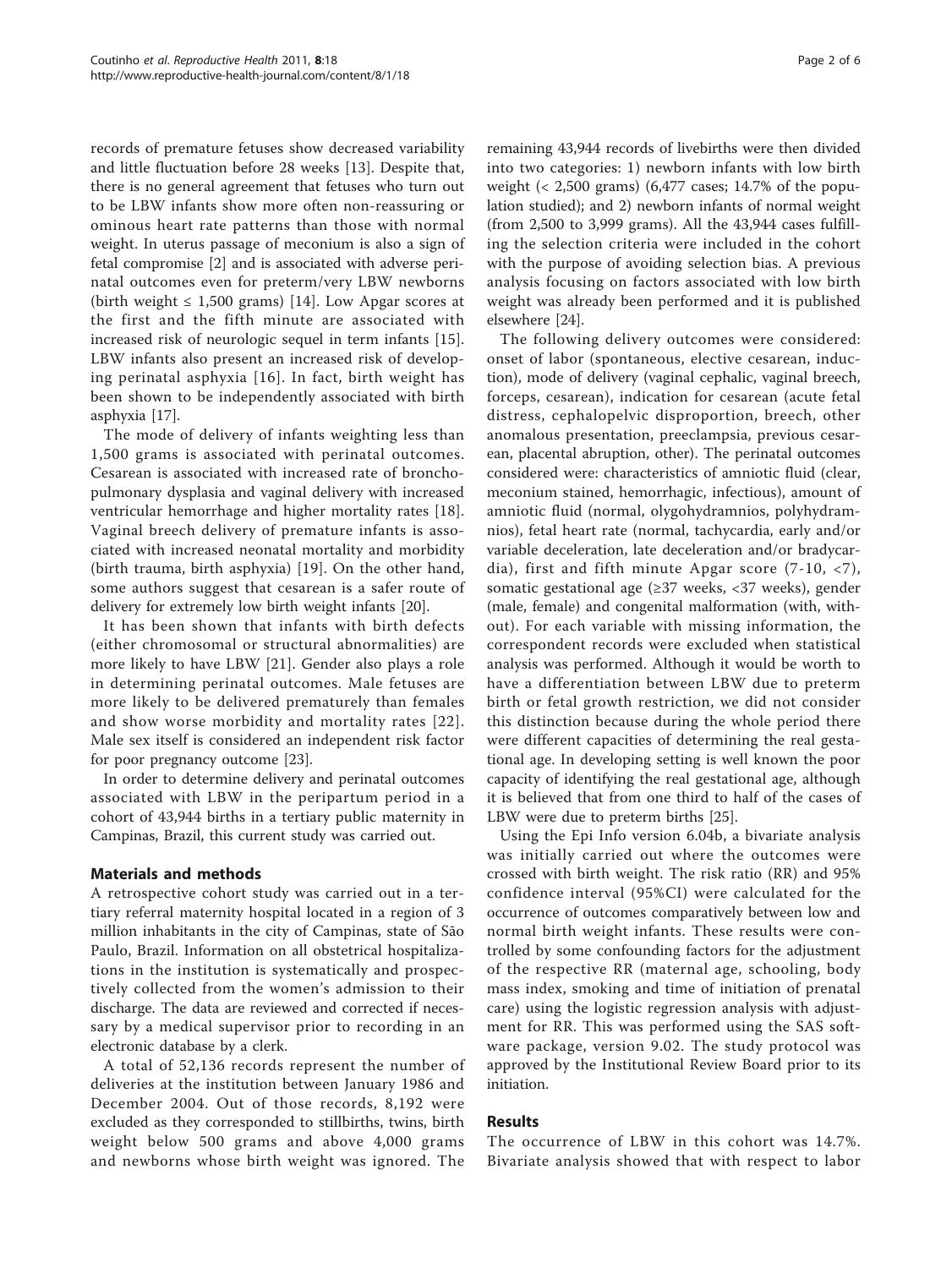surveillance, LBW infants were more frequently delivered after an induced labor or by elective cesarean section rather than after spontaneous onset of labor. As fetuses they showed more frequently nonreassuring or ominous heart rate patterns (tachycardia, bradycardia or late deceleration) compared with fetuses originating normal weight newborns. The association between LBW and early or variable heart rate decelerations was not significant. LBW infants were also more frequently exposed to an abnormal amniotic environment (either olygohydramnios or polyhydramnios) and hemorrhagic or infectious amniotic fluid. The occurrence of meconium stained amniotic fluid was proportionally less frequent among LBW fetuses (Table 1).

With respect to the mode of delivery, there was a greater risk of LBW infants being born by cesarean (1.4 times higher) or vaginally in breech presentation (4.7 times higher), compared to cephalic vaginal delivery. On the other hand, they were protected from being delivered by forceps. For those delivered by cesarean section, placental abruption, preeclampsia and acute fetal distress appeared with a higher risk of indications for the procedure among LBW (RR 9.45, 6.04, and 2.25 times higher, respectively). Being LBW warranted protection against having a cesarean section indicated due to cephalopelvic disproportion (80%) or a repeated cesarean (14%) (Table [2](#page-3-0)).

LBW infants had a higher risk of being preterm, female and given Apgar scores below 7, especially at the fifth minute. They also had more frequently congenital malformation than infants of normal weight (Table [3](#page-3-0)).

Multivariate analysis showed a positive association between LBW and abnormal amount of amniotic fluid and also that LBW-exposed newborns are lesser associated with non-clear AF. LBW infants showed more often as fetuses abnormal heart rate patterns during labor in comparison with fetuses that turned out to be normal weight infants. Women giving birth to LBW had also a higher risk of elective cesarean delivery or labor induction. LBW infants were at a higher risk of being delivered vaginally on breech presentation or by cesarean section, whereas with a lower risk of forceps. LBW was also independently associated with both first and fifth minutes Apgar scores  $\langle 7, \text{preterm } (\langle 37 \text{ weeks}), \rangle$ female sex and malformation (Table [4\)](#page-4-0).

#### **Discussion**

LBW infants showed more frequently signs of perinatal compromise such as abnormal amounts of AF (especially olygohydramnios), nonreassuring patterns of fetal heart rate, malformation, lower Apgar scores and lower gestational age at birth. They were associated with a greater risk of labor induction and cesarean delivery, but were protected against forceps.

| Table 1 Crude estimates of risks (RR and 95%CI) for labor outcomes according to birth weight |  |  |  |  |  |  |  |  |  |  |  |  |  |  |  |
|----------------------------------------------------------------------------------------------|--|--|--|--|--|--|--|--|--|--|--|--|--|--|--|
|----------------------------------------------------------------------------------------------|--|--|--|--|--|--|--|--|--|--|--|--|--|--|--|

| <b>Outcomes</b>               | Low birth weight n (%) | Normal birth weight n (%) | RR (95%CI)          |
|-------------------------------|------------------------|---------------------------|---------------------|
| Amniotic fluid (AF)           |                        |                           |                     |
| Clear                         | 5,012 (77.4)           | 28,369 (75.7)             | 1.00                |
| Meconium                      | 834 (12.9)             | 7,712 (20.6)              | $0.67(0.62 - 0.71)$ |
| Hemorrhagic                   | 156(2.4)               | 169(0.5)                  | 5.10 (4.11-6.32)    |
| Infectious                    | 123(1.9)               | 108(0.3)                  | 6.32 (4.89-8.16)    |
| Unknown                       | 352 (5.4)              | 1,109(3.0)                |                     |
| AF volume                     |                        |                           |                     |
| Normal                        | 5,113 (78.9)           | 34,297 (91.5)             | 1.00                |
| Oligohydramnios               | 749 (11.6)             | 1,104(2.9)                | 4.10 (3.75-4.48)    |
| Polyhydramnios                | 147(2.3)               | 444 (1.2)                 | 2.19 (1.82-2.63)    |
| Unknown                       | 468 (7.2)              | 1,622(4.3)                |                     |
| Fetal heart rate (FHR)        |                        |                           |                     |
| Normal                        | 4,481 (69.2)           | 30,687 (81.9)             | 1.00                |
| Tachycardia (>160)            | 124(1.9)               | 273(0.7)                  | 3.05 (2.48-3.77)    |
| Early/variable decelaration   | 345 (5.3)              | 2,164(5.8)                | $1.09(0.97-1.21)$   |
| Late decelaration/bradycardia | 1,010 (15.6)           | 3,079 (8.2)               | 2.02 (1.89-2.15)    |
| Unknown                       | 517 (8.0)              | $1,264$ $(3.4)$           |                     |
| Onset of labor                |                        |                           |                     |
| Spontaneous                   | 3,915 (60.4)           | 29,282 (78.2)             | 1.00                |
| Flective Cesarean section     | 1,580 (24.4)           | 3,906 (10.4)              | 2.44 (2.32-2.57)    |
| Induction                     | 883 (13.6)             | 3,834 (10.2)              | 1.59 (1.49-1.70)    |
| Unknown                       | 99 (1.5)               | 445 (1.2)                 |                     |
| <b>Total</b>                  | 6,477 (100.0)          | 37,467 (100.0)            |                     |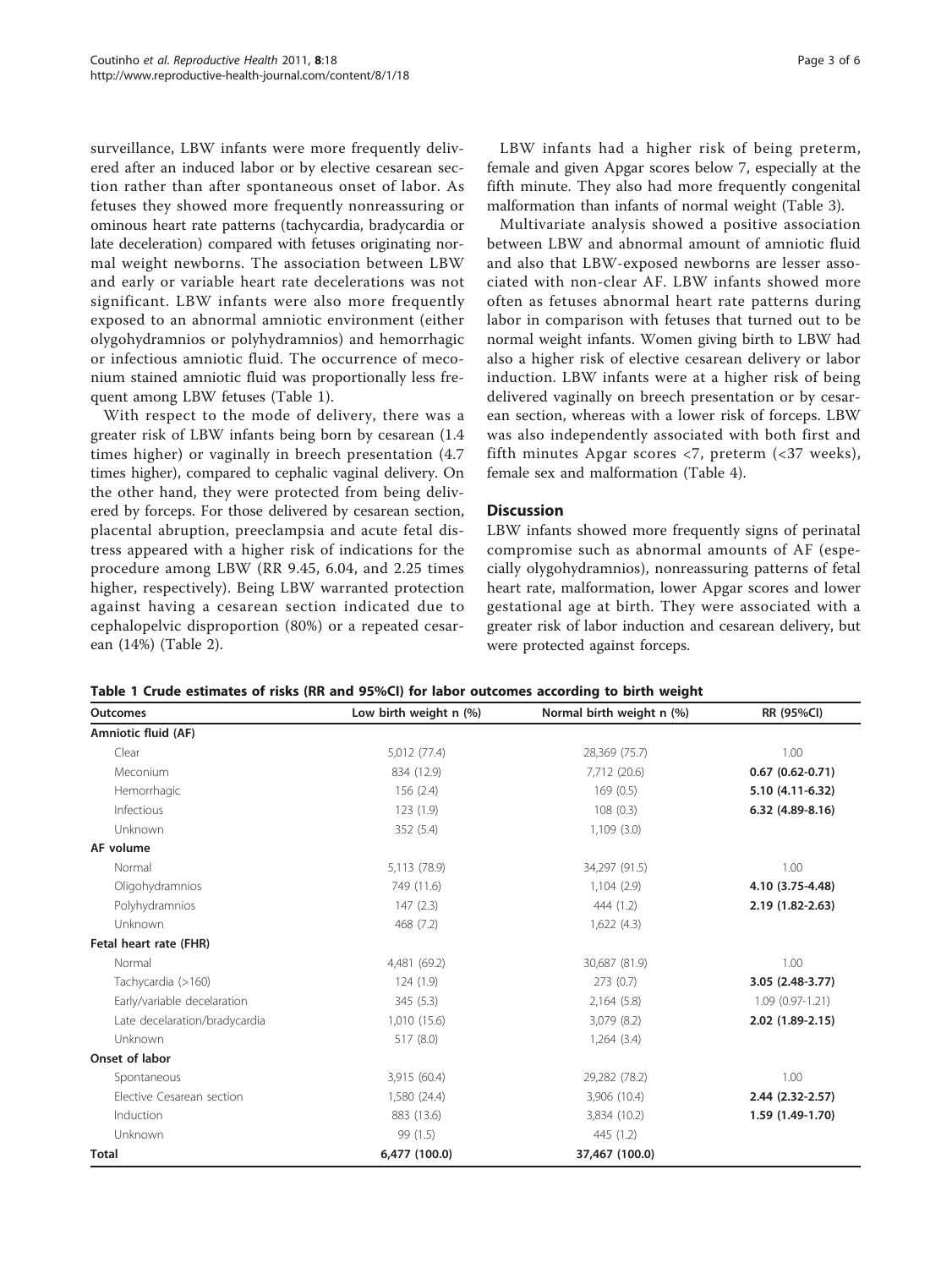| Outcomes                       | Low birth weight n (%) | Normal birth weight n (%) | RR (95%CI)         |
|--------------------------------|------------------------|---------------------------|--------------------|
| Mode of delivery               |                        |                           |                    |
| Cephalic, vaginal              | 2,774 (42.8)           | 19,561 (52.2)             | 1.00               |
| Breech, vaginal                | 126(1.9)               | 181(0.5)                  | 4.74 (3.79-5.93)   |
| Forceps                        | 423 (6.5)              | 5,801 (15.5)              | $0.58(0.53-0.63)$  |
| Cesarean                       | 3,116 (48.1)           | 11,668 (31.1)             | 1.42 (1.38-1.46)   |
| Unknown                        | 38 (0.6)               | 256(0,7)                  |                    |
| <b>Total</b>                   | 6,477 (100.0)          | 37,467 (100.0)            |                    |
| <b>Indication for Cesarean</b> |                        |                           |                    |
| Acute fetal distress           | 1,339 (43.0)           | 3,307 (28.3)              | $2.25(2.13-2.38)$  |
| <b>CPD</b>                     | 36(1.2)                | 1,345(11.5)               | $0.20(0.14-0.28)$  |
| Breech                         | 299 (9.6)              | 1,039(8.9)                | $1.93(1.71-2.18)$  |
| Preeclampsia                   | 387 (12.4)             | 405(3.5)                  | $6.04(5.28-6.90)$  |
| Previous Cesarean              | 328 (10.5)             | 2,726 (23.4)              | $0.86$ (0.78-0.96) |
| Placental abruption            | 127(4.1)               | 91(0.8)                   | 9.45 (7.24-12.34)  |
| Other                          | 600 (19.2)             | 2,755(23.6)               | 1.44 (1.33-1.56)   |
| Total                          | 3,116 (100.0)          | 11,668 (100.0)            |                    |

<span id="page-3-0"></span>

| Table 2 Crude estimates of risks (RR and 95%CI) for delivery outcomes according to birth weight |  |  |  |
|-------------------------------------------------------------------------------------------------|--|--|--|
|-------------------------------------------------------------------------------------------------|--|--|--|

In the last decades there has been a trend of a more interventionist obstetric practice. Increases in medically indicated labor induction and elective cesarean delivery have resulted in rising rates of PT birth [[8\]](#page-5-0), which possibly leads to higher rates of LBW infants. In this cohort LBW infants were 2.4 times more frequently delivered by cesarean section and 1.5 times more frequently delivered after labor induction than normal weight infants, what is in accordance with a more interventionist approach in the management of women presenting preterm labor or expecting growth restricted fetuses. Interestingly, there is evidence that preterm infants born after spontaneous onset of labor show lower mortality rates. It should be noted, however, that as spontaneous preterm labor is the most frequent subtype of preterm birth, it is responsible for one half of the general preterm mortality [\[9](#page-5-0)].

As pointed out by Goldenberg and Culhane [\[1](#page-5-0)], LBW is the result of either the delivery of a preterm or a

| <b>Outcomes</b>                    | Low birth weight n (%) | Normal birth weight n (%) | RR (95%CI)          |
|------------------------------------|------------------------|---------------------------|---------------------|
| 1 <sup>st</sup> min Apgar score    |                        |                           |                     |
| $7 - 10$                           | 4,529 (70.0)           | 33,476 (89.3)             | 1.00                |
| $\langle$ 7                        | 1,681 (25.9)           | 3,263(8.7)                | 3.05 (2.89-3.21)    |
| Unknown                            | 267(4.1)               | 728 (1.9)                 |                     |
| 5 <sup>th</sup><br>min Apgar score |                        |                           |                     |
| $7 - 10$                           | 5,721 (88.3)           | 36,333 (97.0)             | 1.00                |
| $<$ 7                              | 510 (7.9)              | 440 (1.2)                 | $6.84(6.04-7.75)$   |
| Unknown                            | 246 (3.8)              | 694 (1.8)                 |                     |
| Somatic gestational age            |                        |                           |                     |
| $\geq$ 37 weeks                    | 2,416 (37.3)           | 31,971 (85.3)             | 1.00                |
| <37 weeks                          | 2,911 (45.0)           | 1,030(2.7)                | 17.51 (16.41-18.68) |
| Unknown                            | 1,150 (17.7)           | 4,466 (11.9)              |                     |
| Sex                                |                        |                           |                     |
| Male                               | 2,829 (43.7)           | 17,908 (47.8)             | 1.00                |
| Female                             | 3,009 (46.4)           | 16,691 (44.5)             | $1.07(1.04-1.10)$   |
| Unknown                            | 639 (9.9)              | 2,868(7.7)                |                     |
| <b>Malformation</b>                |                        |                           |                     |
| Without                            | 4,984 (76.9)           | 31,967 (85.3)             | 1.00                |
| With                               | 291 (4.5)              | 580 (1.5)                 | 3.10 (2.70-3.55)    |
| Unknown                            | 1,202 (18.6)           | 4,920 (13.1)              |                     |
| <b>Total</b>                       | 6,477 (100.0)          | 37,467 (100.0)            |                     |

Table 3 Crude estimates of risks (RR and 95%CI) for neonatal outcomes according to birth weight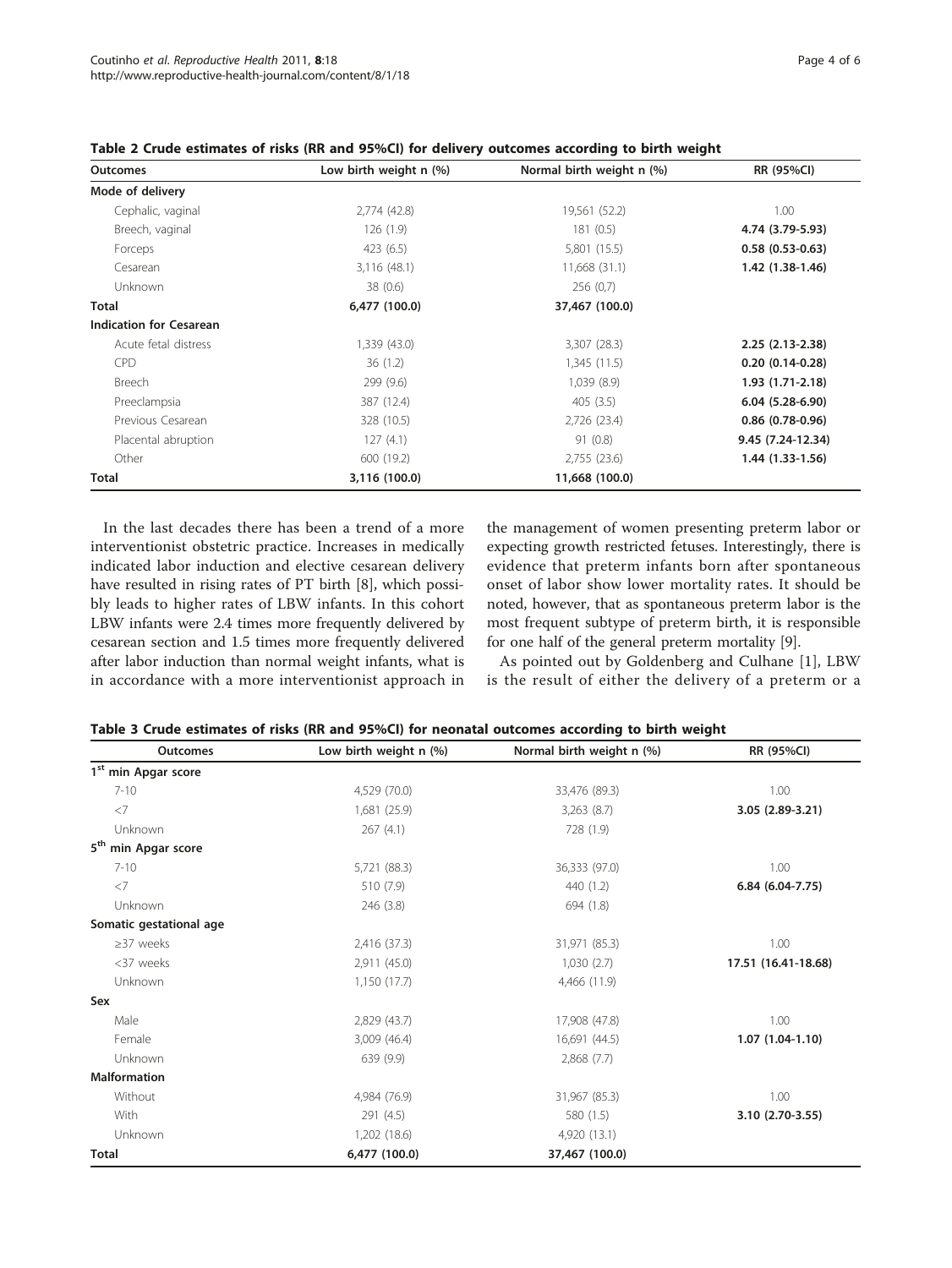<span id="page-4-0"></span>

| Table 4 Adjusted risk ratio (RR <sub>adi</sub> and 95%CI) for |
|---------------------------------------------------------------|
| maternal and perinatal outcomes from low birth weight         |
| by multiple logistic regression analysis*                     |

| <b>Outcomes</b>                    | RR <sub>adi</sub> (95%Cl) |                        |  |  |  |  |
|------------------------------------|---------------------------|------------------------|--|--|--|--|
| Amniotic fluid (AF)                |                           |                        |  |  |  |  |
| clear                              | 1.00                      |                        |  |  |  |  |
| non-clear                          |                           | $0.79$ $(0.71-0.88)$   |  |  |  |  |
| AF amount                          |                           |                        |  |  |  |  |
| normal                             | 1.00                      |                        |  |  |  |  |
| abnormal                           |                           | 3.21 (2,77-3.71)       |  |  |  |  |
| Fetal heart rate                   |                           |                        |  |  |  |  |
| normal                             | 1.00                      |                        |  |  |  |  |
| abnormal                           |                           | 1.97 (1.75-2.22)       |  |  |  |  |
| Onset of labor                     |                           |                        |  |  |  |  |
| spontaneous                        | 1.00                      |                        |  |  |  |  |
| elective cesarean                  |                           | 2.27 (2.03-2.53)       |  |  |  |  |
| induction                          |                           | 1.62 (1.43-1.84)       |  |  |  |  |
| Mode of delivery                   |                           |                        |  |  |  |  |
| spontaneous                        | 1.00                      |                        |  |  |  |  |
| breech                             |                           | 4.69 (3.18-6.91)       |  |  |  |  |
| forceps                            |                           | $0.62$ $(0.54-0.72)$   |  |  |  |  |
| cesarean                           |                           | 1.38 (1.29-1.48)       |  |  |  |  |
| 1 <sup>st</sup> minute Apgar score |                           |                        |  |  |  |  |
| 7 to 10                            | 1.00                      |                        |  |  |  |  |
| < 7                                |                           | 2.73 (2.46-3.04)       |  |  |  |  |
| 5 <sup>th</sup> minute Apgar score |                           |                        |  |  |  |  |
| 7 to 10                            | 1.00                      |                        |  |  |  |  |
| < 7                                |                           | $6.69$ $(5.32-8.42)$   |  |  |  |  |
| Somatic gestational age            |                           |                        |  |  |  |  |
| $\geq$ 37 weeks                    | 1.00                      |                        |  |  |  |  |
| < 37 weeks                         |                           | 20.80 (18.39-23.51)    |  |  |  |  |
| Sex                                |                           |                        |  |  |  |  |
| male                               | 1.00                      |                        |  |  |  |  |
| female                             |                           | $1.08$ $(1.02 - 1.16)$ |  |  |  |  |
| <b>Malformation</b>                |                           |                        |  |  |  |  |
| without                            | 1.00                      |                        |  |  |  |  |
| with                               |                           | 2.86 (2.24-3.64)       |  |  |  |  |

\* Results controlled by confounding factors: maternal age, schooling, body mass index, smoking and time of initiation of prenatal care

growth restricted fetus. In this population it was found that LBW newborns were over 20 times more at risk of being preterm (<37 weeks) than normal weight newborns. The interpretation of fetal heart rate patterns of preterm fetuses is more difficult because of decreases in variability and little rate fluctuation before 28 weeks [[13\]](#page-5-0), yet fetal heart rate monitoring is still used in fetal surveillance in preterm labor. In this population LBW was associated with a greater risk of nonreassuring patterns of fetal heart rate in comparison to normal weight.

The correct determination of gestational age at birth for all cases of this population could not be completely assured. This possible limitation was the reason why de proportions of preterm and small for gestational age were not determined among the babies of this cohort. This was due to the fact that the population from this institution comes from several different referral areas and not always each patient has a good estimation of her last menstrual period or had performed an early ultrasound scan in order to have a reliable estimation of gestational age. This would probably improve the way the association with risk factors and outcomes could be analyzed.

The mode of delivery is associated with perinatal outcomes of LBW infants [[19\]](#page-5-0). Over the last years cesarean section has replaced vaginal birth as the preferable and safest route of delivery of breech fetuses as the result of adverse perinatal outcomes associated with the latter [[26](#page-5-0)]. This is also so for preterm and growth restricted fetuses since vaginal delivery of LBW newborns is associated with higher mortality and morbidity rates [[18](#page-5-0)]. Despite that, LBW infants in this cohort were 4.7 times more frequently delivered vaginally on breech than those with normal birth weight, reflecting the fact that most of this cohort refers to a period prior to the evidence of better perinatal outcomes after cesarean sections for breech fetuses. On the other hand, they had 42% less forceps delivery than those with normal weight, what seems reasonable considering their lower weights.

Kolatat et al. [[19](#page-5-0)] investigated a cohort of high risk pregnancies in a developing country and found that abnormal fetal heart rate, thick meconium and premature delivery were all risk factors for perinatal asphyxia, but only birth weight was significantly associated with this adverse outcome. In this cohort it was found that classical markers of adverse perinatal outcome, including asphyxia, such as ominous patterns of fetal heart rate, hemorrhagic or infectious amniotic fluid and lower Apgar scores were more frequently observed in LBW infants. Interestingly, LBW exposed infants seemed to be protected against meconium stained amniotic fluid, which was confirmed by the multiple regression analysis. This finding could be associated with a higher proportion of preterm among these LBW babies, but unfortunately this information was not available.

Previous studies have pointed male sex as an independent risk factor for adverse pregnancy outcome, such as premature rupture of membranes, preterm, neonatal morbidity, fetal and neonatal death [[22,23\]](#page-5-0). Contrary to that evidence in this cohort LBW was associated with female sex. This might be due to the greater weight at lower gestational age of male newborns compared to females and to the fact that women expecting males have higher rates of gestational diabetes and fetal macrosomia [[23](#page-5-0)]. In accordance with data from Dolan et al. [\[21](#page-5-0)], LBW was found to be associated with congenital malformation, as LBW infants were 3 times at risk of presenting it.